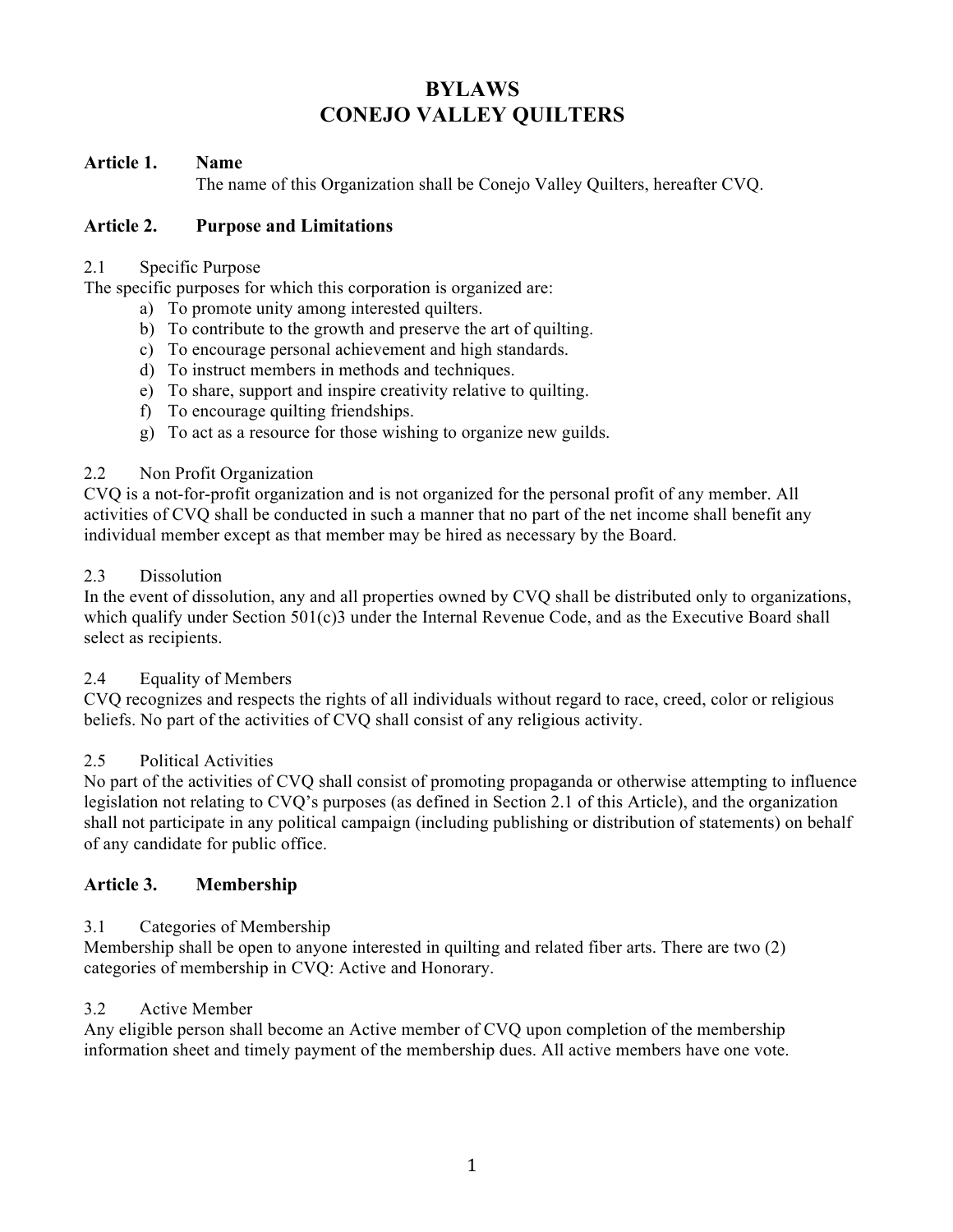## 3.3 Limit of Membership

The number of active members in the guild shall not exceed 300 persons.

## 3.4 Honorary Membership

Honorary memberships may be granted to individuals by a 2/3 vote of the Board. No membership dues will be collected from honorary members. Honorary members have no vote.

## 3.5 [Deleted.]

## 3.6 Annual Dues

The annual dues shall be payable on July 1st and shall be delinquent on August 1st. Any reinstatement of membership after August 1st, shall be as a new member, space permitting.

## 3.7 Termination of Membership

The expulsion of a member is based upon the good faith determination of the Executive Board (as defined in Article 5, Section 5.1), that such member or officer has failed in a material and serious degree to observe the rules of conduct of the corporation (Bylaws and Standing Rules), or has engaged in conduct materially and seriously prejudicial to the purposes and interests of CVQ, including without limitation, the theft of CVQ property, unauthorized use of the CVQ membership roster, including printed or electronic roster, its Members' property or the use of the name of CVQ with the intent to defraud.

## 3.8 Procedure of Membership Termination

If grounds appear to exist for expulsion of a Member under Article 3, Section 3.7 of these Bylaws, the procedure set forth below shall be followed:

- a) The Executive Board shall give such Member 15 days' prior notice of the proposed expulsion and the reasons for the proposed expulsion. Notice shall be given by any method reasonably calculated to provide actual notice. Any notice given by mail shall be sent by first-class mail or registered mail to such a Member's last address as shown in the corporation's records.
- b) Such Member shall be given an opportunity to be heard, either orally or in writing, not less than five (5) days before the effective date of the proposed expulsion. The hearing shall be held, or the written statement considered, at such time and place as may be designated by the Appeals Committee, to determine whether the expulsion should become effective. The Appeals Committee shall be composed of five (5) members of the General Board (as defined in Article 5, Section 5.2) randomly selected by the Board and, in the capacity of advisors only, CVQ's President, Recording Secretary and the Parliamentarian. The hearing by the Appeals Committee shall be presided over by the President and conducted in accordance with the procedure set forth in Robert's Rules of Order, or any policies or rules which may be established from time to time, provided that such rules and polices are not inconsistent or in conflict with these Bylaws, the corporations Articles of Incorporation or the California Nonprofit Mutual Benefit Corporations Law.
- c) The Appeals Committee shall decide whether or not such Member shall be expelled. The decision of the Appeals Committee shall be final.

## 3.9 Effect of Membership Termination

All rights of a Member in CVQ and its property shall be terminated upon such Member's expulsion. Expulsion shall not relieve such Member of any obligation for charges incurred, services or benefits actually rendered to such Member, dues or contributions arising from contract or otherwise. CVQ shall retain the right to enforce any such obligation or sue for damages or equitable relief for any such breach.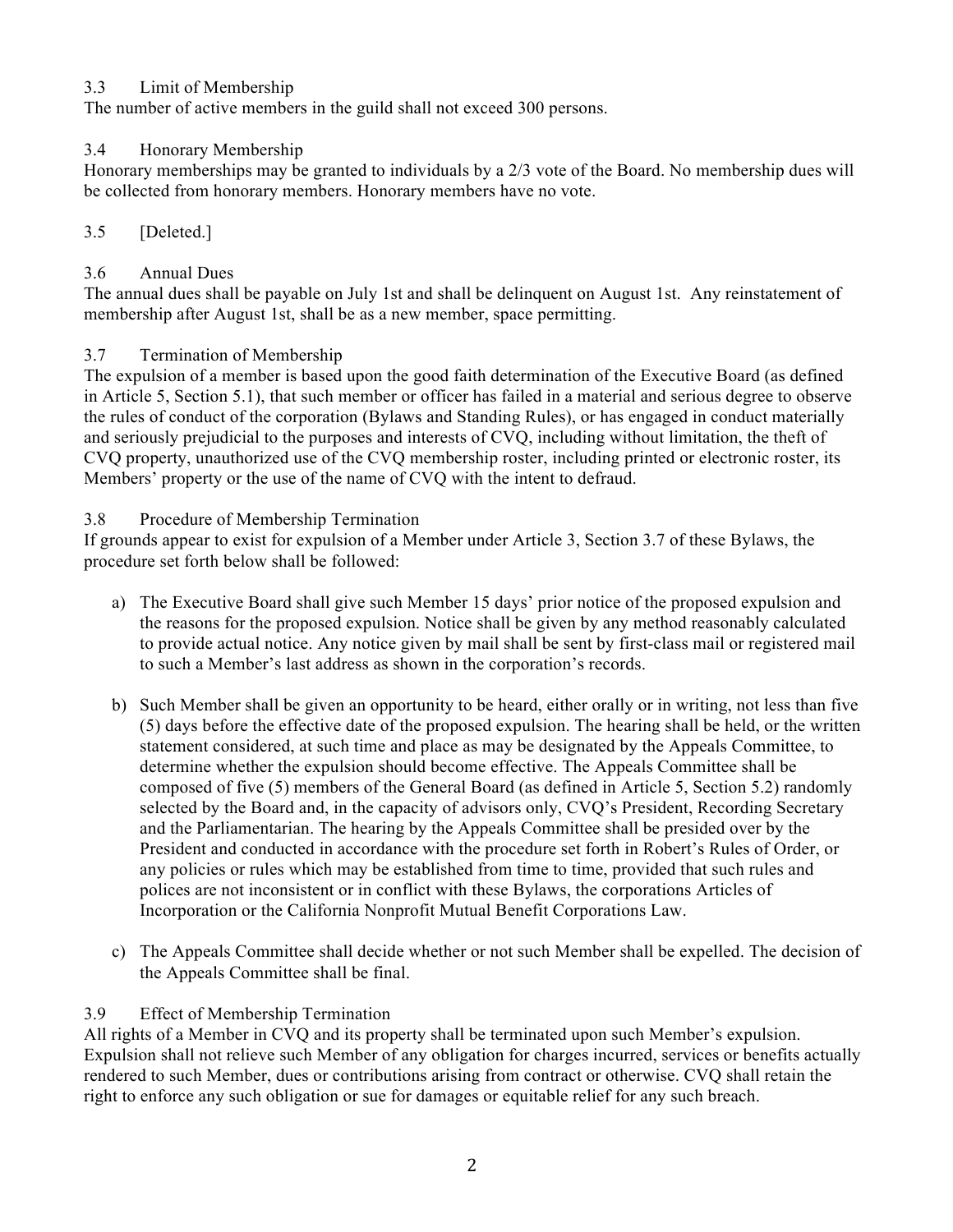## **Article 4. Officers and Duties**

## 4.1 Officers

The officers of CVQ shall be: President, Vice-President Programs, Vice-President Membership, Vice-President Ways and Means, Vice-President Activities, Vice-President Publicity, Recording Secretary, Corresponding Secretary, Treasurer, and Parliamentarian. All officers are elected by the regular members with exception of Parliamentarian, whose appointment is defined in Section 4.13 of this Article. Two members may hold any officer position jointly. All officers are required to maintain a procedure manual that shall contain a complete description of the duties of their office, procedures, Bylaws, record of past budget money spent, copy of all written correspondence with regards to that office, and any applicable contracts.

## 4.2 Resignation from Board

Any officer may resign at any time by giving written notice to the Executive Board (as defined in Article 5, Section 5.1). The resignation shall take effect as of the date the notice is received, or at any later time specified in the notice and, unless otherwise specified in the notice, the resignation need not be accepted to be effective.

## 4.3 President Duties

The President shall: preside at all meetings of the guild, Executive Board or General Board, appoint all committee chairpersons not otherwise provided for, and generally supervise, direct and control CVQ's activities, affairs and officers, subject to control of the Board (as defined in Article 5, Section 5.2). The President shall exercise and perform such powers and duties as the Board may assign from time to time. The President may serve as an ex officio member of all CVQ committees, except the Nominating Committee.

## 4.4 Absence of President

In the absence or disability of the President, the Vice-Presidents, in the following order: Vice-President Programs, Vice-President Membership, Vice-President Ways and Means, Vice-President Activities and Vice-President Publicity shall perform all duties of the President. When so acting a Vice-President shall have all powers of the office with all rights and obligations pertaining thereto.

## 4.5 Vice-President Programs Duties

The Vice-President Programs shall be in charge of programs for CVQ's monthly membership meetings and shall serve as the Chairperson of the Program Committee, arranging travel, lodging and meals, when applicable, for the guest speakers and shall be responsible for the execution of the Program Committee's duties. The Vice-President Programs shall present all contracts for Board approval and shall obtain all signatures on these contracts as outlined in Article 9, Section 9.10, and Article 11, Section 11.4.

## 4.6 Vice-President Membership Duties

The Vice-President Membership shall be in charge of membership for the guild and shall serve as the Chairperson for the Membership Committee. The Vice-President Membership shall oversee the collection of all dues and visitor contributions at the monthly membership meetings, keep the membership roster current, maintain a meeting attendance record, and shall be responsible for the execution of the Membership Committee's duties.

## 4.7 Vice-President Ways and Means Duties

The Vice-President Ways and Means shall be in charge of all fund raising activities for the guild and shall serve as the Chairperson of the Ways and Means Committee. The Vice-President Ways and Means shall oversee the opportunity drawings at the monthly membership meetings, keep records of monies received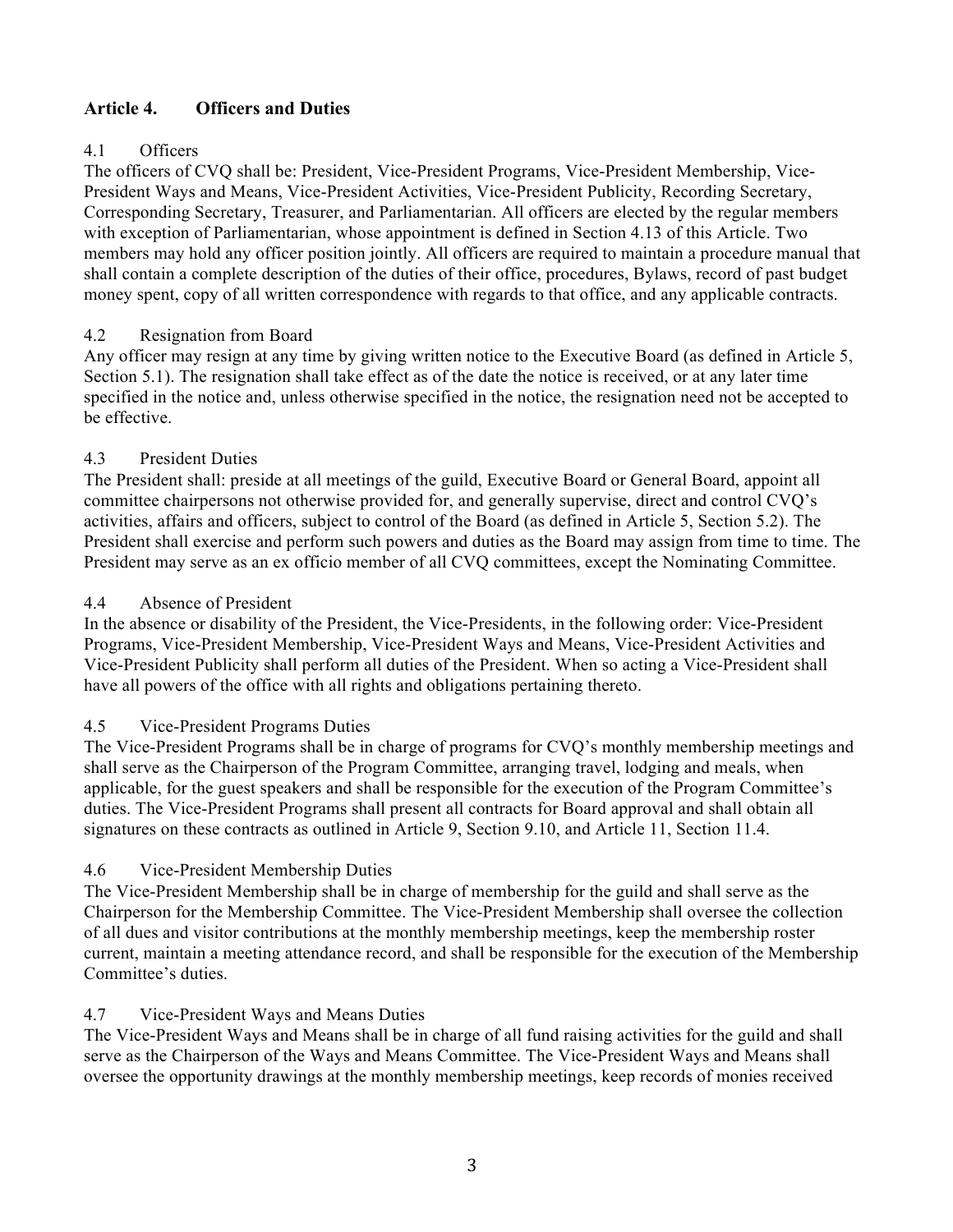and be responsible for transferring those monies to the care of the Treasurer. The Vice-President Ways and Means shall also oversee those activities necessary for the design, construction and completion of any Opportunity Quilt that the membership shall produce as a fund raising activity.

## 4.8 Vice-President Activities Duties

The Vice-President Activities shall implement and oversee all Board-approved guild activities and shall serve as Chairperson of the Activities Committee.

## 4.9 Vice-President Publicity Duties

The Vice-President Publicity shall be in charge of all publicity related activities of CVQ and shall serve as the Chairperson of the Publicity Committee.

## 4.10 Recording Secretary Duties

The Recording Secretary shall keep, or cause to be kept, a book of minutes of all monthly membership meetings and meetings of the Board (as defined in Article 5, Section 5.2). The minutes of the meetings shall include the time and place of holding, whether the meeting was annual, regular, or special and, if special, how authorized, the notice given, the names of those present at the Board meetings, or the number of members present at the annual meeting.

## 4.11 Corresponding Secretary Duties

The Corresponding Secretary shall handle all correspondence for CVQ, under the direction of the President. The Corresponding Secretary shall maintain records of all correspondence received or sent by CVQ and be responsible for ensuring that all correspondence meets professional standards as set by Executive Board (as defined in Article 5, Section 5.1). The Corresponding Secretary will also ensure that timely and appropriate thank you notes are sent for all CVQ activities.

## 4.12 Treasurer Duties

The Treasurer shall keep and maintain adequate and correct books and accounts of CVQ's properties and transactions. The Treasurer shall prepare, or oversee preparation of, tax or information returns and keep and maintain all forms and returns required by Federal, State or Local government agencies. The Treasurer shall send to the members and the Board (as defined in Article 5, Section 5.2) such financial statements and reports as required by law, by these bylaws, or as specified by the Board. The books shall be audited on an as-needed basis, as directed by the Board. The Treasurer shall deposit all money and other valuables in the name and to the credit of CVQ. The Treasurer shall be responsible for preparing a proposed budget, for review by the Board and subsequent presentation to the membership.

## 4.13 Parliamentarian Duties

The Parliamentarian shall be appointed by the President, with the approval of the Board (as defined in Article 5, Section 5.2), and shall be responsible for supervising CVQ elections, chairing the Nominating Committee, chairing any ad-hoc Bylaws Revision Committee, advising on parliamentary procedure, and interpreting the bylaws when requested. The Parliamentarian shall also represent CVQ at the Southern California Council of Quilt Guilds and shall report to the membership on the activities of the Council. First consideration for the office of Parliamentarian shall be given to the immediate Past President.

## 4.14 Budgets and Reports

All Officers of CVQ are required to submit a written report and budget to the Board annually. One copy of this report and budget goes to the President and one copy goes into the officer's procedure manual.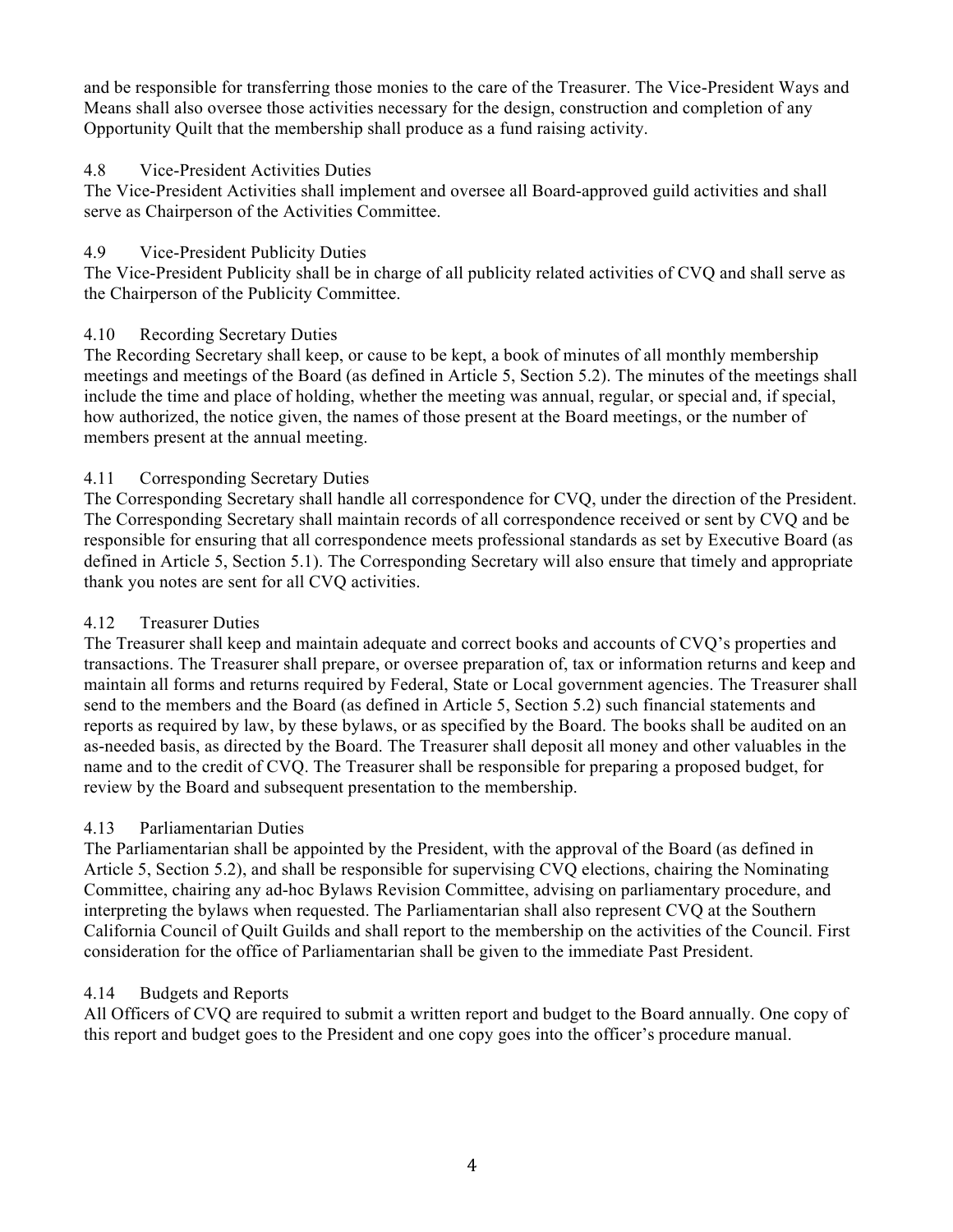## 4.15 Officer Impeachment Procedure

If an officer is not carrying out the duties of their office as prescribed in these Bylaws, the Executive Board has the power to impeach said officer, using a procedure identical to that of Termination of Membership as described in Article 3, paragraph 8.

## **Article 5. Boards**

## 5.1 Executive Board

The Executive Board shall consist of the President, Recording Secretary, Treasurer, V.P. Programs, and Parliamentarian. It shall be convened at the discretion of the President to oversee or act upon all items or issues which are not routine business of the guild or emergency issues that need immediate attention, or any other duties and powers as outline in these Bylaws. A meeting of the Executive Board shall consist of a quorum of the members and shall be chaired by the Parliamentarian. Decisions made at these meetings will be binding.

## 5.2 General Board

The General Board, also referred to as the Board, shall consist of all officers of CVQ, one (1) representative of all Committees, and the immediate past President. It shall conduct the routine business of the guild, and authorize expenditures not included in the budget. Routine business consists of all items that directly affect the membership of CVQ (i.e. newsletter, programs, activities, etc.) The Board shall meet monthly, except as agreed otherwise.

## 5.3 Voting

Each general Board position shall have one vote (even if the position is held by more than one (1) person) with the exception of the President, who shall act as Chairman of the Board and vote only in the case of a tie.

## 5.4 Board Meeting Absence

In case of absence from Board meetings, Board members will apprise the President and submit a report detailing committee activity, as necessary.

## 5.5 Open Board Meetings

Board meetings are open to any member who wishes to attend. Any business requiring Board discussion shall be submitted to the President, or presiding officer, at least three days prior to the meeting for placement on the agenda.

## **Article 6. Meetings**

## 6.1 Number of Meetings

CVQ shall hold a minimum of ten (10) monthly meetings per year.

## 6.2 Annual Meeting

The regular monthly meeting held in March shall be known as the annual meeting. At this meeting, officers shall be elected and any other proper business of CVQ shall be transacted.

## 6.3 Member Voting

Whenever members are required or permitted to take any action at a general meeting, including the annual meeting, notice of the meeting shall be given to each member entitled to vote at the meeting. The notice shall be included in the CVQ newsletter issued prior to the meeting. The notice shall specify the place, date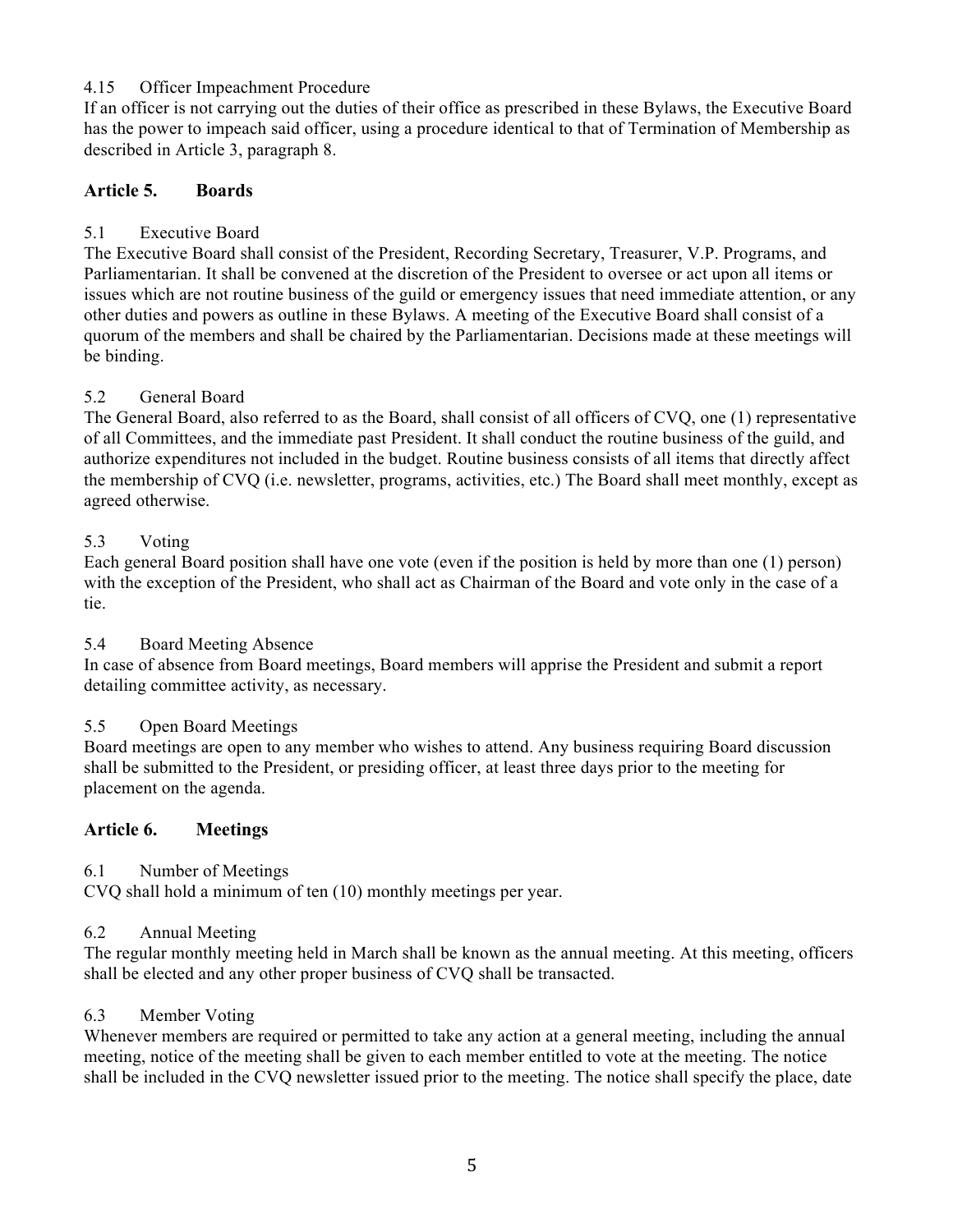and hour of the meeting, and the nature of the issues to be voted upon by the members. In the event of an emergency, notice by email will satisfy the requirements of this section.

## 6.4 Agenda Items

Any items to be presented to the general membership shall be previously approved by the Board.

## **Article 7. Committees**

## 7.1 Elections

The regular active members as per Article 3, Section 3.2, elect all Committee members. Two or more members may hold any Committee position jointly.

## 7.2 Duty Changes

A Committee Chairperson cannot unilaterally change, omit or add to the duties of their position as outlined in the job descriptions, or by established procedure, without a 2/3 vote of the Board.

## 7.3 Committee Manual

All Committee Chairpersons shall keep their procedure manuals currently updated and make this information available to their successors by the April monthly board meeting. The manual will include a year-end summary of committee activities and a proposed budget for the following year. All Committee Chairpersons shall report all committee activities at the monthly Board meetings.

7.4 [Deleted.]

## 7.5 Budget

All Committee Chairpersons shall submit a proposed budget to the Treasurer by May 1st.

## 7.6 Reporting Structure

All Committee Chairpersons who do not report to a designated Vice-President shall report to the President.

## 7.7 Standing Committee

The Standing Committees of CVQ shall be: Program, Membership, Ways and Means, Activities, and Publicity. Standing Committees represent the permanent committees of CVQ. Each Standing Committee is chaired by a Vice-President who is an officer of CVQ.

## 7.8 Program

The Program Committee shall assist the Vice-President Programs in planning and executing the program portion of each monthly membership meeting. This includes contacting and contracting speakers and workshop teachers, coordinating with the Workshop Committee as well as arranging programs for future fiscal years. It shall be responsible for arranging travel, meals and lodging for the teacher, when applicable.

The following Committee supplements the Program Committee:

Workshop: The Workshop Committee shall arrange for workshop facilities, collect contributions, supply information on workshops to members, and have a representative at all workshops to ensure smooth execution of workshops.

## 7.9 Membership

The Membership Committee shall assist the Vice-President Membership in collecting all dues and guest contributions at the monthly meetings, keeping the membership list current, providing electronic rosters monthly to the General Board and twice a year to current membership, and keeping the membership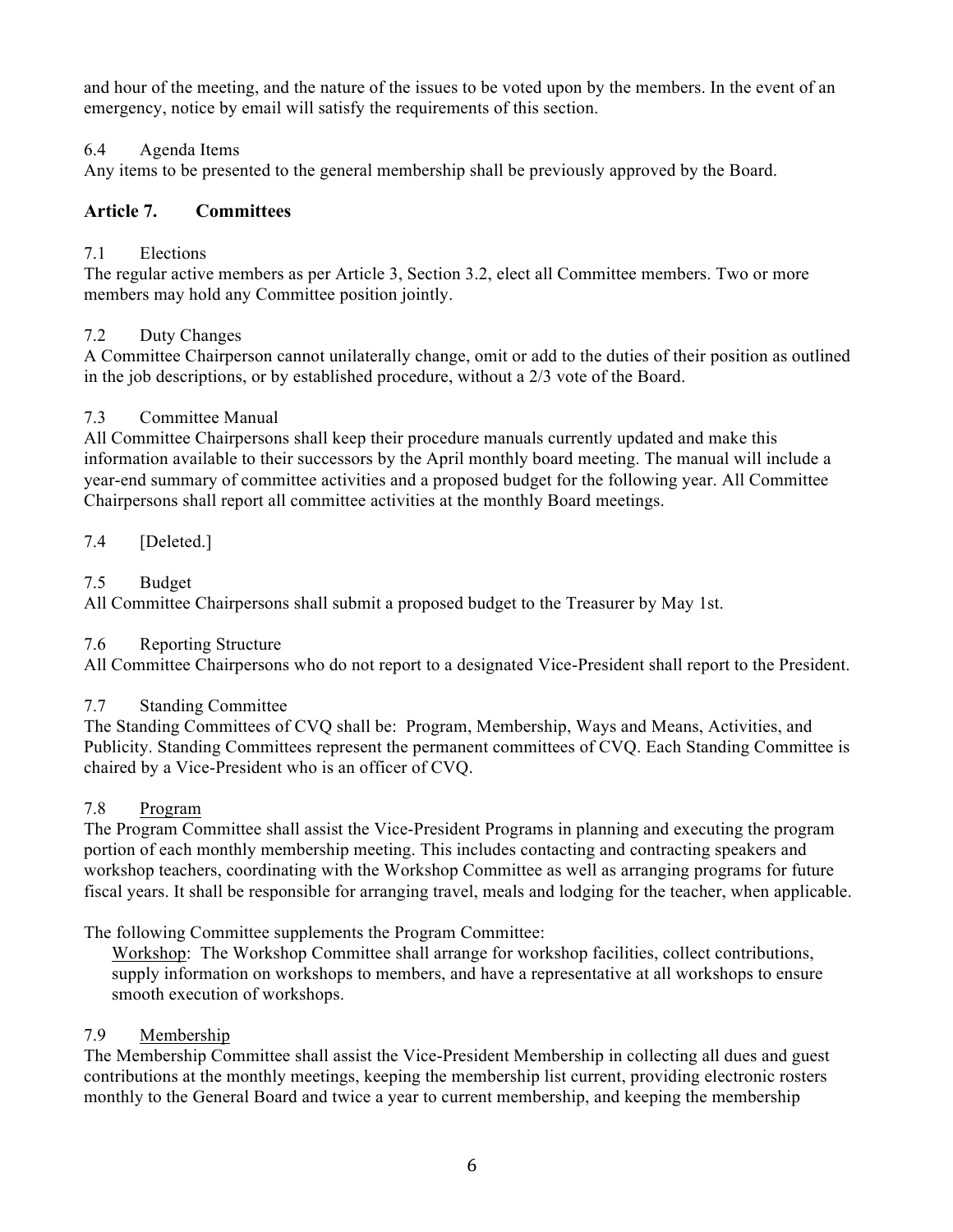attendance records. The committee shall also oversee all activities that will promote a friendly, welcoming atmosphere at the monthly membership meetings. The committee shall also create a telephone tree and/or email list to be used to notify members of last minute changes in meeting time, place, etc., or any other short-term notices of special interest.

The following Committees supplement the Membership Committee:

- a) Mini-Groups: The Mini-Group Committee shall coordinate the formation of mini-groups within CVQ's membership.
- b) Hospitality: The Hospitality Committee shall greet and welcome newcomers to meetings and give special recognition to new members.

## 7.10 Ways and Means

The Ways and Means Committee shall assist the Vice-President Ways and Means in coordinating all fundraising activities of CVQ. This committee shall be responsible for conducting the opportunity drawings at the monthly membership meetings. This includes: developing contacts for donations of opportunity prizes, running the prize drawings at the monthly membership meetings, transferring all monies collected from the drawings to the Treasurer, providing a list of the prizes and winners to the Newsletter Editor, and sending thank you notes to the prize donors.

The following Committees supplement the Ways and Means Committee:

- a) Opportunity Quilt: The Opportunity Quilt Committee shall be responsible for the design, construction and completion of an Opportunity Quilt that the membership shall produce as a fundraising activity.
- b) Other Fundraisers: A committee may be formed to plan and execute other fundraisers such as Trash-to-Treasure, Boutique, Quilt Room tours, etc.

## 7.11 Activities

The Activities Committee shall assist the Vice-President Activities in implementing and overseeing all Board-approved guild activities of CVQ. The committee is encouraged to use creativity.

The following Committees supplement the Activities Committee:

- a) Other Activities: Committees may be formed to plan and execute activities such as mystery quilts, home tours, weekend trips, retreats, etc.
- b) Exchanges: The Exchanges Committee shall plan and execute exchanges such as Secret Sister as well as pattern exchange, fat quarter exchange, etc.
- c) Block Party: The Block Party Committee shall periodically provide a pattern in the public domain at monthly membership meetings for interested members to construct. The committee shall also facilitate the exchange of these blocks.

## 7.12 Publicity

The Publicity Committee shall assist the Vice-President Publicity in managing the publicity and information needs of CVQ and shall be responsible for the gathering, recording and dissemination of CVQ information. The Publicity Committee shall publicize the events and activities of CVQ as deemed necessary, inform the Newsletter Committee of current events in the local and national quilting community and report to the guild newsworthy items pertaining to the quilt-related achievements of CVQ members. The Committee shall also be responsible for the information table at the monthly membership meeting. The Committee shall also provide updates to CVQ social media (Facebook, Instagram, etc.) as needed.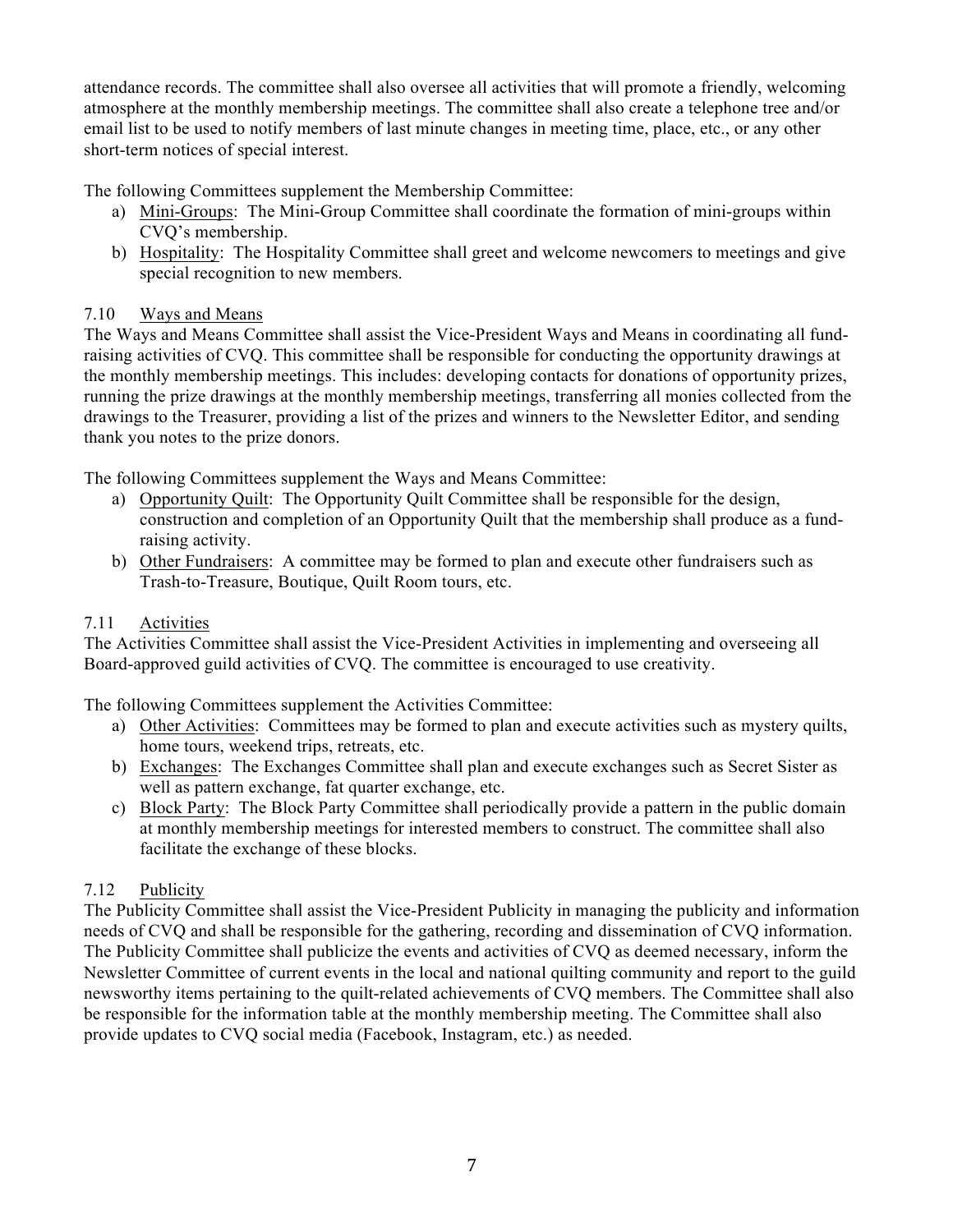The following Committee supplements the Publicity Committee:

Website and Social Media Committee: The Website and Social Media Committee is responsible for maintaining the CVQ website and social media content.

## 7.13 Additional Committees:

Each of the following committees serves a particular function that supports CVQ's dual mission: to promote the art and craft of quilt making while giving back to the community. Most are ongoing and serve a supportive role to the purpose of one or more of the standing committees.

- a) Site Management: The Site Management Committee shall assist the Vice-President Programs in acting as liaison between CVQ and the meeting site in providing audio/visual equipment and staging for programs and speakers as needed, determine site accommodations required by other committees, and in providing a friendly atmosphere for the monthly membership meetings.
- b) Philanthropy: The Philanthropy Committee shall define, direct and manage CVQ's efforts to aid charitable organizations serving the local area. Duties shall include: coordinating the annual selection of a charity, conducting sew-ins to make quilts for the selected charity, distribution of quilts and other items, including, but not limited to, cash donations.
- c) Annual Retreat: The committee shall oversee the annual retreat, priority going to board members.
- d) Storage Unit: Maintains an orderly storage unit for short and long-term storage of CVQ property.
- e) Newsletter: The Newsletter Editor shall compile, edit and distribute the CVQ newsletter to the membership on a monthly basis. The newsletter shall contain information regarding CVQ meetings, workshops, and related news and functions pertaining to CVQ and its members.
- f) Library: The Library Committee shall maintain CVQ's media collection for members' use. The committee shall be responsible for the administration of the media collection, the check-in of books, magazines, videos and other library materials at the monthly meetings and shall follow up on late returns. The Library Committee shall purchase media for CVQ's library from allocated funds, submit notices and reviews of new acquisitions to the membership and submit an annual list of the Library holdings to the President and Website Manager.
- g) Historian: The Historian shall be responsible for assembling a record of the activities and achievements of CVQ. The Historian will photograph all major events and activities of CVQ. All pertinent items shall be maintained in a guild scrapbook in paper or digital form such as CD or DVD. Historian shall work with the Website Manager to post photos from monthly meetings and other CVQ events.
- h) Outreach: Organizes and participates in events to raise community awareness of CVQ to attract new members.
- i) Quilt Show: The Quilt Show Committee shall be in charge of all aspects of planning and executing CVQs largest fundraiser, which shall be held every other year.

## **Article 8. Special Committees**

## 8.1 Identification

Special Committees shall consist of those committees whose functions concern CVQ events or business occurring on an annual, irregular or as-needed basis.

## 8.2 Chairperson

Chairpersons of Special Committees will be appointed by and report to the President. Committee members shall be appointed by the Committee Chairperson as needed. Any special committees shall report to the President.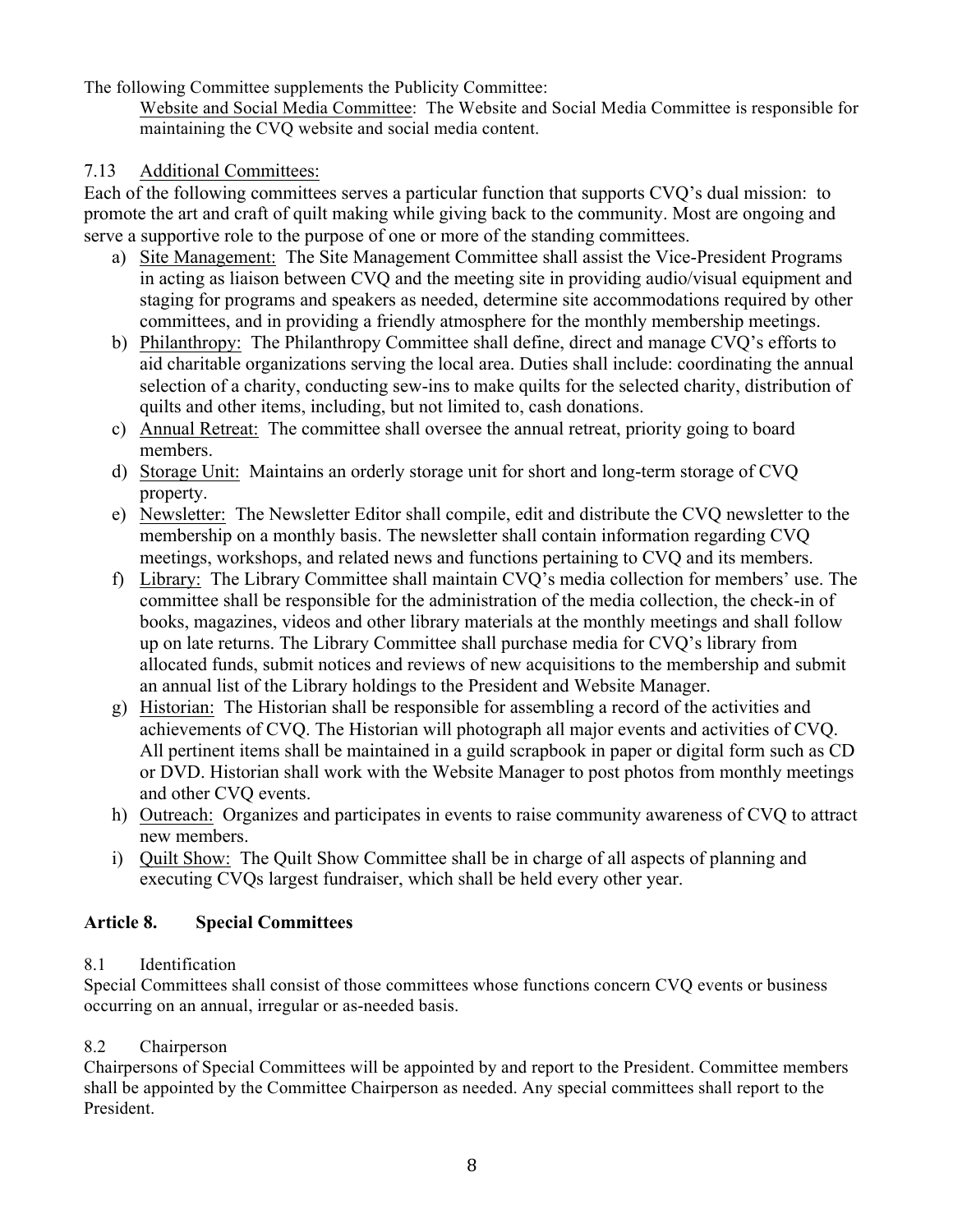## 8.3 Job Description

Job descriptions shall be defined and approved by the Board upon the creation of new Special Committees.

## **Article 9. Elections and Amendments**

## 9.1 Nominating Committee

A Nominating Committee consisting of four (4) Active members plus the Parliamentarian, totaling five (5), shall be appointed by the Parliamentarian subject to approval by the Executive Board in January of each year. This committee will prepare a complete slate of general Board positions for presentation to the membership in March. Additional nominations may be made from the floor at this meeting. The slate shall be published in the monthly newsletter prior to the March annual meeting.

## 9.2 Voting

Voting shall be by a show of hands at the March annual meeting. Active members shall each have one vote. No voting by proxy shall be allowed.

## 9.3 Term of Office

Term of office shall be one year for elected officers. No officer shall be eligible for the same office for more than two consecutive years.

## 9.4 Eligibility

Only Active members of CVQ may be elected to an office of the guild.

## 9.5 Length of Membership

Candidates for the office of President of CVQ and for the office of Treasurer of CVQ must have been Active members of CVQ for at least one (1) year prior to their nomination.

## 9.6 Installation of Board

Newly elected Board members shall be installed in April.

## 9.7 Vacancies on Board

The Board shall fill vacancies in any office for the unexpired term of the office.

## 9.8 Bylaw Changes

Bylaws may be amended at any regular meeting by a vote of the VOTING membership present, provided that the amendment has been submitted in writing to each VOTING member at least 10 days prior to the monthly membership meeting at which the amendment is to be voted upon.

## 9.9 Ad-hoc Committee

An ad-hoc committee appointed by the President and chaired by the Parliamentarian shall be named as needed to review these bylaws. This committee shall consist of no more than five (5) active members.

## 9.10 Contract Changes

The Board must approve all contract language changes each year.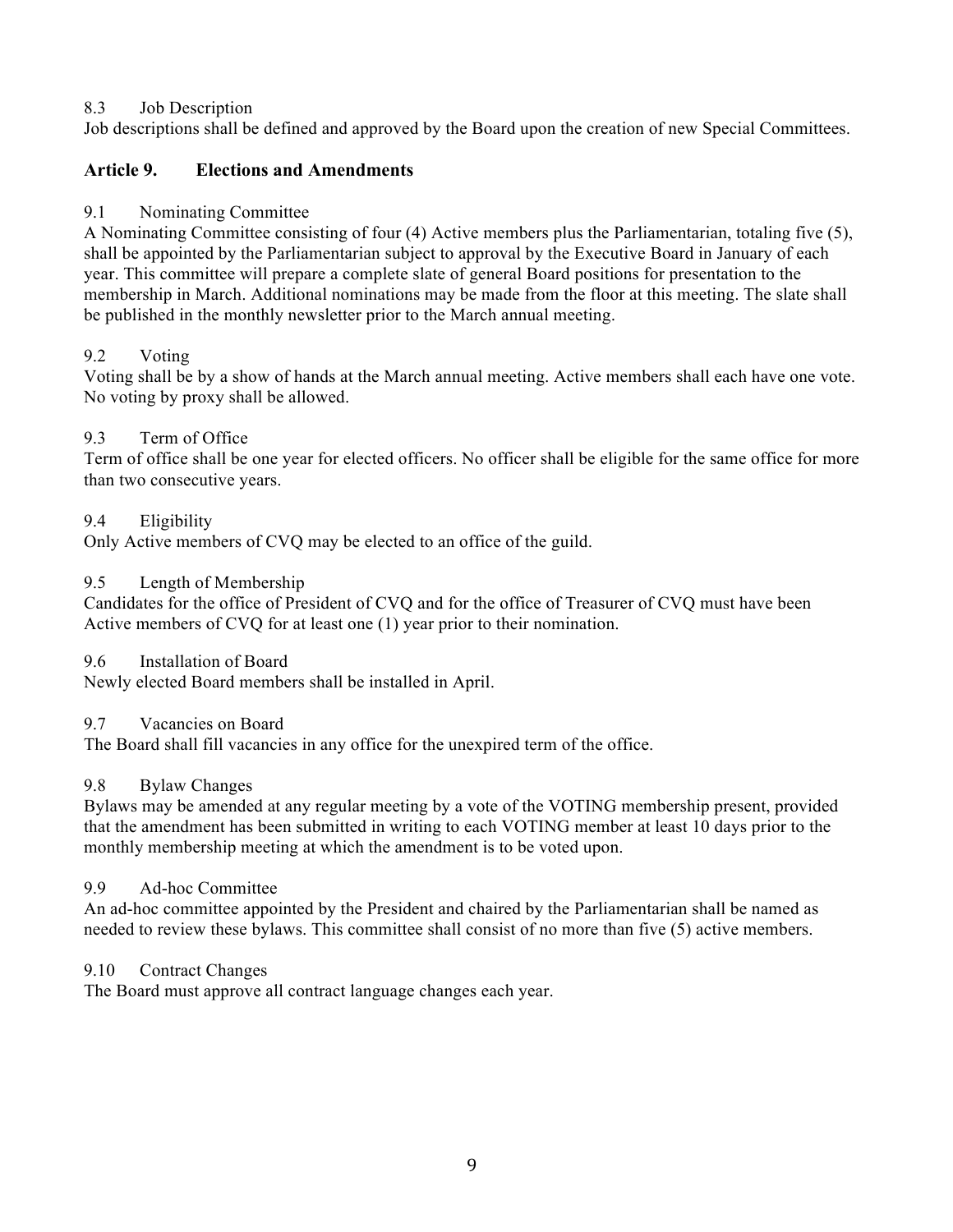## **Article 10. Finance**

#### 10.1 Fiscal Year

CVQ's fiscal year shall run from July 1st through June 30th.

#### 10.2 Signatures of Checks

Checks of CVQ must be signed by any two of the following officers: Co-Presidents and Treasurer. Signatures must be listed on the bank signature card.

#### 10.3 Budget Committee

A Budget Committee, chaired by the Treasurer and President, shall prepare a budget for review at the May Board meeting. Each Committee Chairperson shall submit a budget proposal to the Treasurer by May 1st.

#### 10.4 Approval of Budget

The Board shall present a proposed budget, for the next fiscal year, to the membership for approval no later than the June monthly membership meeting.

## 10.5 Approvals of Budget Amendments

Proposed expenditures of unbudgeted funds fewer than One Hundred and Fifty Dollars (\$150.00) must be presented to the Board for approval. Proposed expenditures of unbudgeted funds in excess of One Hundred and Fifty Dollars (\$150.00), must be presented to the general membership for approval subsequent to approval by the Board.

## **Article 11. Authority**

## 11.1 Procedure Authorities

In conducting the affairs of CVQ, the final authority for procedure shall be *ROBERT'S RULES OF ORDER*  – The Standard Guide to Parliamentary Procedure (Poor House Press) wherever applicable and not inconsistent with these Bylaws.

## 11.2 Quorums

A quorum of CVQ shall be defined as follows:

- a) A quorum shall be achieved at the monthly membership meetings when 25% of the voting membership is present.
- b) A quorum shall be achieved at the Board meetings when a majority of the voting Board members are present.

## 11.3 Voting on Motions

Unless otherwise provided for, if a quorum is present, all motions of CVQ may be acted upon by a simple majority vote of those entitled to vote.

## 11.4 Contract Approvals

All contracts of CVQ must be approved by the Board prior to signature and must be signed by the President, Treasurer and applicable chairperson.